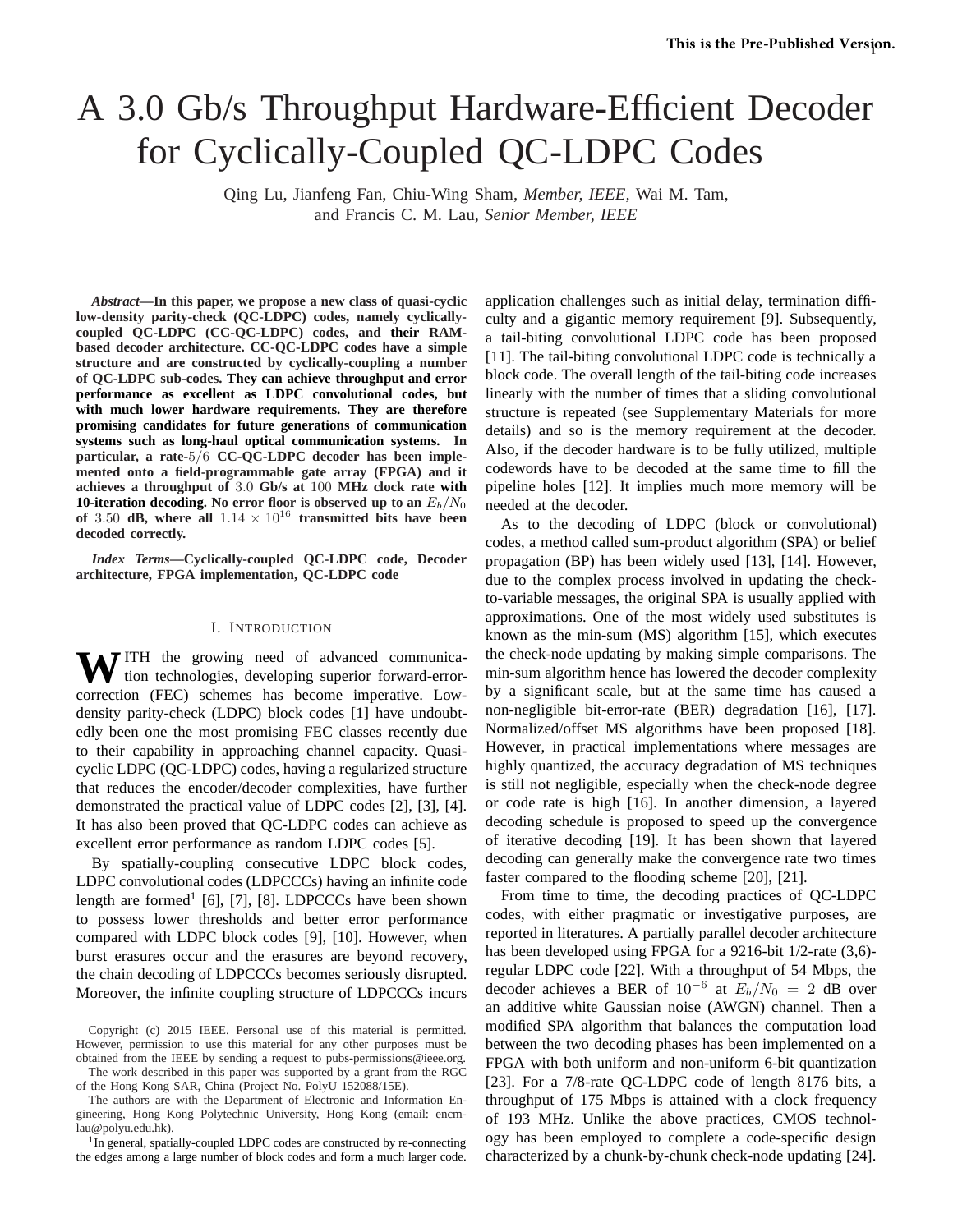Min-sum algorithm together with layered decoding has been implemented using  $0.18 \ \mu m$  CMOS process [25]. Moreover, a bypassing scheme that effectively reduces the memory access and energy consumption has been proposed [24], [25]. However, without general applicability, this code-specific design may have a problem in migrating to other platforms.

As mentioned earlier, a great loss in BER performance is observed when the messages are quantized and min-sum decoding is used. The BER performance of quantized MS algorithm with offset is elaborated and optimized [26]. Despite a certain amount of BER compensation, implementation barriers exist. Another issue of common concern in literatures is memory requirement that relates to a great portion of hardware resources as well as power dissipation. Aware of the FPGA's popularity in evaluating LDPC codes, optimizations in memory-throughput tradeoff of modern FPGAs have been presented [27]. In addition, a synthesis tool is provided for architecture optimization of LDPC decoders.

In some specific applications such as future generations of optical transport networks, FEC schemes have to meet several characteristics. Firstly, a high code rate, say above 80%, is the key to achieving a high raw data rate. Secondly, no error floor should exist at or above a bit error rate of  $10^{-15}$  so that no more than 10 bit errors exist per day in a 100 Gbps transmission link. Thirdly, a large net coding gain (NCG) is preferred considering the cost of installing repeaters. Last but not least, an acceptable complexity in the overall FEC design is a must due to practical concerns such as fabrication cost, power dissipation, etc.

With comparable decoder complexities, an LDPC convolutional code generally outperforms its block code counterpart in terms of bit error rate and net coding gain [6]. The advantages of using block code, however, keep spurring researchers to close the above gap. Intuitively we may borrow the idea of spatial-coupling from LDPCCC and apply it to the design of the block code such that a lower BER can be achieved. In this paper, we make use of the aforementioned idea and propose a specific type of QC-LDPC codes, namely *cyclically-coupled QC-LDPC (CC-QC-LDPC) codes*, as well as their decoder architecture.

Like QC-LDPCCC, a CC-QC-LDPC code can be constructed from an original QC-LDPC block code. However, CC-QC-LDPC codes differ from QC-LDPCCCs in the following aspects. First, a QC-LDPCCC is formed by re-connecting the edges among a number of consecutive QC-LDPC block codes; whereas our proposed CC-QC-LDPC code is constructed by combining variable nodes of consecutive block codes. Second, in a CC-QC-LDPC code, the coupling between consecutive block codes is performed in a cyclic manner, i.e., the first block couples with the second one, the second one with the third one,  $\dots$ , and the last one with the first one (similar to tail-biting). Third, part of the original QC-LDPC block code does not couple with other block codes.

The contributions of this work can be summarized as follows. Firstly, we propose a new class of QC-LDPC codes called CC-QC-LDPC codes. Secondly, we propose a composite decoder architecture, which consists of subordinate QC-LDPC sub-decoders, for the decoding of CC-QC-LDPC codes. With mutual dependence between adjacent sub-decoders, the overall decoder gains a remarkable improvement in decoding capability. In addition, a concurrent operation is applied in the decoder resulting in a high decoding parallelism and a high throughput. Thirdly, specific arrangements are made to reduce the memory size of the random access memories (RAMs). Wherever possible, we assign only one RAM location for each variable-check connection. Thus the same location stores the variable-to-check (V2C) message and check-to-variable (C2V) message alternately. Compared to existing designs [25], [28], the required memory is substantially reduced. For some redundant messages not being able to be dynamically stored as such, we minimize the memory requirement by using two sets of RAMs — one for the odd layers and the other for the even layers. Fourthly, a check-node processor implementing the quantized SPA computation is applied. By using look-up tables (LUTs), the quantized SPA computation has a similar complexity as the quantized MS computation [12]. Also, we set up the LUTs in a parallel way to alleviate the delay. Last, we implement the decoder and evaluate its complexity under different code lengths. The BER results of a high rate, long CC-QC-LDPC code are attained under the AWGN channel. The proposed decoder has been experimentally demonstrated to achieve very low error rate, moderate complexity and high throughput.

The rest of this paper is organized as follows. Section II reviews the details of LDPC codes and the widely used SPA decoding algorithm. Section III describes the basic structure of our proposed CC-QC-LDPC codes. In Section IV, a CC-QC-LDPC decoder architecture with layered decoding is developed and presented. In Section V, an experiment to evaluate our decoders is presented with results and observations. Finally conclusions are drawn in Section VI.

# II. BACKGROUND

# *A. LDPC Codes*

LDPC codes are a class of linear block codes that can be represented by a sparse parity-check matrix **H**. In this matrix, each row serves as a constraint (check node) towards the specified received signal bits corresponding to columns (variable nodes) which contain elements of '1' in that row. The parity-check matrix of a QC-LDPC code is represented by

$$
\mathbf{H} = \begin{bmatrix} \mathbf{I}^{a_{1,1}} & \mathbf{I}^{a_{1,2}} & \cdots & \mathbf{I}^{a_{1,L}} \\ \mathbf{I}^{a_{2,1}} & \mathbf{I}^{a_{2,2}} & \cdots & \mathbf{I}^{a_{2,L}} \\ \vdots & \vdots & \ddots & \vdots \\ \mathbf{I}^{a_{J,1}} & \mathbf{I}^{a_{J,2}} & \cdots & \mathbf{I}^{a_{J,L}} \end{bmatrix},
$$
 (1)

where  $L$  and  $J$  denote the number of block columns and block rows, respectively, and  $I^{a_{j,l}}$ , of size  $z \times z$ , is formed by cyclically shifting the columns of an identity matrix to the right by  $a_{j,l}$   $(0 \le a_{j,l} < z)$  times. The codeword length is  $L \times z$  and the code rate R is lower bounded by  $R \geq 1-J/L$ .

#### *B. Decoding Algorithm*

In the realm of LDPC decoders, the sum-product algorithm (SPA) is the most widely used decoding scheme and is also the essence of many other variants such as min-sum (MS) decoding. Also known as belief propagation (BP), SPA carries out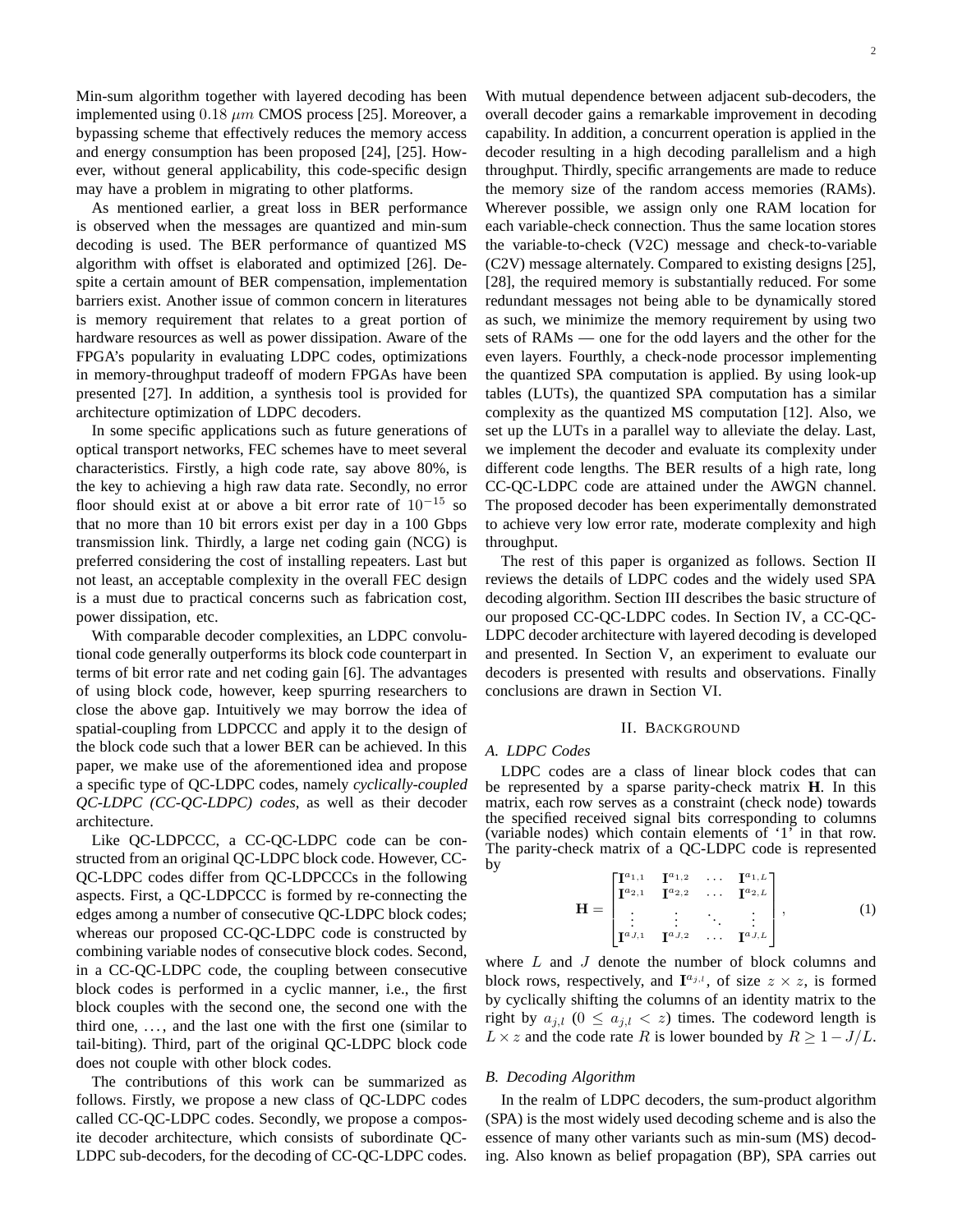# **Algorithm 1** Equivalent Layered Decoding for the QC-LDPC code in (1) using SPA

**Initialization** set  $\lambda_n = \beta_{mn} = 2y_n/\sigma^2$  and  $\alpha_{mn} = 0$ ,  $\forall m, n$ **Iteration for** iteration  $i = 1, 2, \cdots, I$  **do for** layer  $j = 1, 2, \dots, J$  **do for** group  $g = 1, 2, \cdots, G$  **do for** check node  $m = (j-1)z + (g-1)\frac{z}{G} + 1, (j-1)z +$  $(g-1)\frac{z}{G}+2,\cdots,(j-1)z+g\frac{z}{G}$  do for  $\forall \breve{n} \in \mathcal{N} \left( m \right)$  do

update the C2V messages  $\alpha_{mn}$  in the current layer using

$$
\alpha_{mn} = 2 \tanh^{-1} \left( \prod_{n' \in \mathcal{N}(m) \setminus n} \tanh \left( \frac{\beta_{mn'}}{2} \right) \right) (2)
$$

update the APP  $\beta_n$  of the variable nodes using

$$
\beta_n = \lambda_n + \sum_{m' \in \mathcal{M}(n)} \alpha_{m'n} \tag{3}
$$

**for** check node  $m'' \in \mathcal{M}(n)$  AND in the next layer, i.e., layer  $(j + 1) \mod J$  **do** 

update the V2C messages  $\beta_{m^{\prime\prime}n}$  in the next layer using

$$
\beta_{m''n} = \beta_n - \alpha_{m''n} \tag{4}
$$

**end for end for end for end for end for end for Decision** set  $\hat{x}_n = 0$  if  $\beta_n \geq 0$ , or set  $\hat{x}_n = 1$  if  $\beta_n < 0$ ,  $\forall n$ .

iterative message-passing processes to achieve convergence for all constrained variables. To speed up this convergence, a layered decoding schedule making an immediate use of the updated messages can also be employed.

Considering the parity-check matrix  $H$  in  $(1)$ , we denote the check-to-variable (C2V) message with  $\alpha_{mn}$  and variableto-check (V2C) message with  $\beta_{mn}$ , where  $m = 1, 2, \dots, M$ and  $n = 1, 2, \dots, N$ . We further define  $\mathcal{N}(m)$  as the set of variable nodes connected to check node m;  $\mathcal{M}(n)$  as the set of check nodes connected to variable node n;  $\mathcal{N}(m)\backslash n$ as the set  $\mathcal{N}(m)$  excluding variable node n; and  $\mathcal{M}(n)\backslash m$ as the set  $\mathcal{M}(n)$  excluding check node m. For each layer (i.e., block row),  $z$  check nodes can be divided into  $G$  groups that are processed in a sequential order. Finally we denote  $\lambda_n$  as the channel message (CM) and  $\beta_n$  as the a posteriori probability (APP) for variable  $n$ . The layered SPA decoding is summarized in Algorithm 1. In our design a binary inputadditive white Gaussian noise (BI-AWGN) channel is assumed and hence  $\lambda_n$  is initialized as  $2y_n/\sigma^2$ , where  $y_n$  is the received value and  $\sigma$  is the standard deviation of noise samples. We compute  $\beta_n$  in the log-likelihood ratio (LLR) form and therefore its sign bit exactly symbolizes the bit state.

#### *C. Modified SPA for Implementation*

Due to the nonlinearity of (2), SPA cannot be implemented with simple circuits unless some algorithmic adjustments are made. An adder-based architecture is implemented by introducing extra log-domain mapping and demapping units [29]. The check-node processing function is then

$$
sign\left(\alpha_{mn}\right) = \prod_{n' \in \mathcal{N}(m) \backslash n} sign\left(\beta_{mn'}\right) \tag{5}
$$

$$
|\alpha_{mn}| = \phi^{-1} \left[ \sum_{n' \in \mathcal{N}(m)} \phi\left(|\beta_{mn'}|\right) - \phi\left(|\beta_{mn}|\right) \right] \tag{6}
$$

where

$$
\phi(x) = \phi^{-1}(x) = -\log\left(\tanh\frac{x}{2}\right). \tag{7}
$$

## III. CYCLICALLY-COUPLED QC-LDPC CODES

As demonstrated by LDPCCCs, using spatial coupling is an effective way of improving the loose constraints suffered by short codes such that an enhanced decoding capability is achievable [10]. In this paper we propose a structured subclass of QC-LDPC codes which are constructed by cyclically coupling a number of QC-LDPC sub-codes. Similar to QC-LDPCCCs, the proposed cyclically-coupled QC-LDPC (CC-QC-LDPC) block codes can be constructed from an original QC-LDPC sub-code. First, we divide the parity-check matrix of a QC-LDPC sub-code into three portions  $H_l$ ,  $H_m$  and  $H_r$ . Hence, the parity-check matrix of the sub-code can be rewritten from (1) to

$$
\mathbf{H_s} = \begin{bmatrix} \mathbf{H}_l & \mathbf{H}_m & \mathbf{H}_r \end{bmatrix} . \tag{8}
$$

By cyclically-coupling K such sub-codes, we form a CC-QC-LDPC code whose parity-check matrix is represented as

$$
\mathbf{H_{cc}} = \begin{bmatrix} \mathbf{H}_{l}^{1} & \mathbf{H}_{m}^{1} & \mathbf{H}_{r}^{1} & \mathbf{0} & \mathbf{0} & \cdots & \mathbf{0} & \mathbf{0} \\ \mathbf{0} & \mathbf{0} & \mathbf{H}_{l}^{2} & \mathbf{H}_{m}^{2} & \mathbf{H}_{r}^{2} & \cdots & \mathbf{0} & \mathbf{0} \\ \mathbf{0} & \mathbf{0} & \mathbf{0} & \mathbf{0} & \mathbf{H}_{l}^{3} & \cdots & \mathbf{0} & \mathbf{0} \\ \vdots & \vdots & \vdots & \vdots & \vdots & \ddots & \vdots & \vdots \\ \mathbf{0} & \mathbf{0} & \mathbf{0} & \mathbf{0} & \mathbf{0} & \cdots & \mathbf{H}_{r}^{K-1} & \mathbf{0} \\ \mathbf{H}_{r}^{K} & \mathbf{0} & \mathbf{0} & \mathbf{0} & \mathbf{0} & \mathbf{0} & \mathbf{H}_{l}^{K} & \mathbf{H}_{m}^{K} \end{bmatrix} ,
$$

Note that in this paper, we assume that all the sub-codes are identical. In general, they can be different.

We assume that each sub-code  $H_s$  consists of  $J \times L$  submatrices each of size  $z \times z$ . We use the following notation to relate adjacent sub-codes. We denote the sub-code to the cyclic left of the current sub-code as the preceding sub-code, and the one to its cyclic right as the following sub-code. For example, if the current sub-code is  $[\mathbf{H}_{l}^{3} \ \mathbf{H}_{m}^{3} \ \mathbf{H}_{r}^{3}]$ , the preceding subcode will be  $[\mathbf{H}_{l}^{2} \ \mathbf{H}_{m}^{2} \ \mathbf{H}_{r}^{2}]$ , and the following sub-code will be  $[\mathbf{H}_{l}^{4} \ \mathbf{H}_{m}^{4} \ \mathbf{H}_{r}^{4}]$ . Referring to (9), we say that  $\mathbf{H}_{l}$  of the current sub-code couples with  $H_r$  of the preceding sub-code because  $H_l$  and  $H_r$  correspond to the same block columns in (9) but they come from different sub-codes. Hence, we also can say that  $H_r$  of the current sub-code couples with  $H_l$  of the following sub-code. Since  $H_l$  and  $H_r$  correspond to the same block columns in (9), they must have the same number of block columns. We call the number of such coupled block columns as the coupling degree and denote it by  $W$ . In other words, both  $H_l$  and  $H_r$  consist of  $J \times W$  sub-matrices and  $\mathbf{H}_m$  consists of  $J \times (L - 2W)$  sub-matrices. Then the rate of the CC-QC-LDPC code is easily shown to be lower bounded by  $1 - \frac{J}{L-W}$ . Note also that the check-node degree of the CC-QC-LDPC code is the same as those of the sub-codes. In other words, coupling the QC-LDPC sub-codes to form a CC-QC-LDPC code will not increase the check-node degree.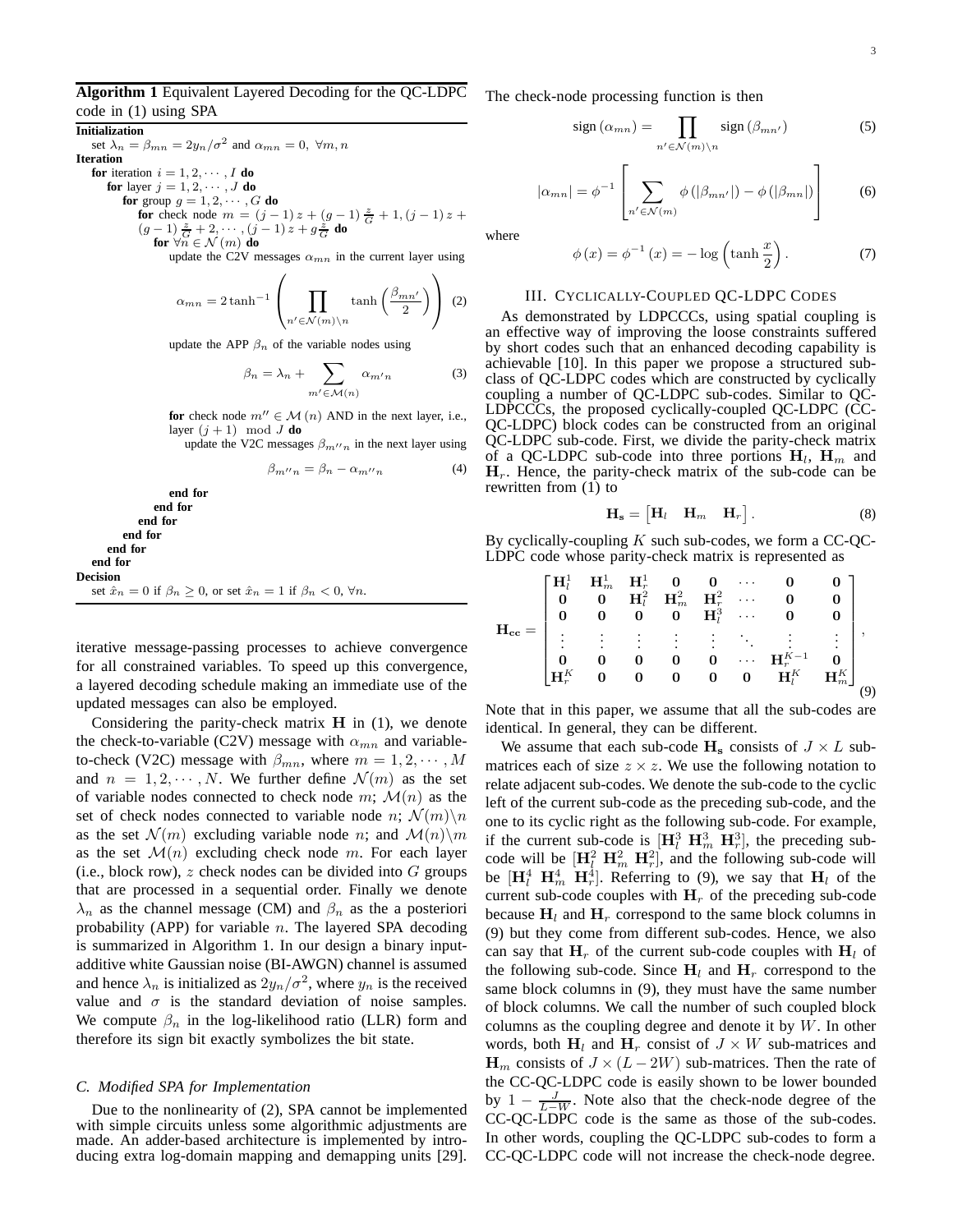In summary, a CC-QC-LDPC code is constructed by cyclically coupling  $K$  QC-LDPC sub-codes. Moreover, the paritycheck matrix corresponding to the original QC-LDPC subcode consists of  $J$  block rows and  $L$  block columns, and each block is a circulant matrix of size  $z \times z$ . Among the L block columns, W of them (i.e.,  $H_l$ ) share the same variable nodes with the preceding sub-code, another W of them (i.e.,  $H_r$ ) share the same variable nodes with the following sub-code, and the remaining  $L - 2W$  of them (i.e.,  $\mathbf{H}_m$ ) do not couple with any variable nodes of other sub-codes.

The structural features of CC-QC-LDPC codes shall benefit the corresponding decoders in a hardware sense compared with other codes having equivalent decoding capabilities. Firstly, the overall CC-QC-LDPC decoder architecture can be assembled from subordinate decoders of smaller size to reduce the complexity. In our architecture, the decoder for  $H_s$  after modification is used as a sub-decoder of  $H_{cc}$ . Secondly, the decomposable structure endows the decoding with a chance of high parallelism, which is especially appreciated by circuits and critically relevant to the throughput. Thirdly, when the sub-codes are identical, some decoding circuits (e.g., multiplexers and controllers) can be shared and hence the hardware efficiency is improved. We make use of these advantages in our proposed decoder architecture, the details of which are presented in the following sections.

Note that CC-QC-LDPC codes differ from QC-LDPCCCs in several aspects. Firstly, a CC-QC-LDPC code is constructed by combining variable nodes of consecutive block codes. For example,  $\mathbf{H}_r^2$  and  $\mathbf{H}_l^3$  correspond to the same variable nodes. Secondly, in a CC-QC-LDPC code, the coupling between consecutive block codes is performed in a cyclic manner, i.e., the first block couples with the second one, the second one with the third one, ..., and the last one with the first one (similar to tail-biting). Thirdly, part of the original QC-LDPC block code, i.e.,  $\mathbf{H}_m$ , does not couple with other block codes.

## IV. CC-QC-LDPC DECODER ARCHITECTURE

#### *A. Overall Architecture*

The overall architecture of our proposed CC-QC-LDPC decoder is illustrated in Fig. 1. In this architecture, there are  $K$  identical sub-decoders and a global controller. Moreover, the sub-decoders are connected in a cyclic way, similar to the coupling among the corresponding sub-codes. The components in each sub-decoder can be classified into the following three main categories.

- 1) The first category includes the computational logics (and registers for pipelining) consisting of (i) check-node processor (CNP), (ii) variable-node processor (VNP), and (iii) format converters (2's complement to signmagnitude (C2S) and its inverse (S2C)). The function of these logics is to update the edge messages between the variable nodes (VNs) and check nodes (CNs). Since we adopt a layered decoding, we called this category of components a layered decoder.
- 2) The second category includes the random access memories (RAMs) which store the updated messages and

channel messages. Each RAM contains memory locations that can be accessed easily based on their independent addresses.

3) The third category includes a switch network that connects the layered decoder and RAMs. The switch network is implemented with multiplexers and controlled by a controller.

The V2C messages are stored in sign-magnitude formats. These V2C messages are used to compute new C2V messages by the CNP that executes (2). Then other existing C2V messages and channel messages can be retrieved from the corresponding RAMs and added to the newly updated C2V messages by the VNP. The purpose is to evaluate the new V2C messages using (4) and the APP using (3). For convenience, all the updated C2V messages are converted into 2's complement format in advance. The newly generated V2C messages have to be first converted into sign-magnitude format by the C2S converters before being stored into the RAMs whereas the updated C2V messages are stored without further conversion. All the updated messages are then ready to be used for the decoding of the following layer in the layered decoder. After a pre-defined number of iterations has been performed, the VNP shall make decisions on the received bits based on the APP values (3) which have been updated according to the C2V messages and channel messages.

The layered decoder adopts a parallel structure that simultaneously processes a group of check nodes and their associated variable nodes. During the decoding of Layer  $j$ , the groups denoted by  $q = 1, 2, \ldots, G$  are sequentially processed. When the memory locations of the messages have been appropriately allocated, the different groups can simply be controlled by counters that are incremented by one at each clock cycle. Another function of the controller is to switch the connections when the last group of Layer  $j$  has been processed and the first group of Layer  $j + 1$  (or Layer 1 if  $j = J$ ) is to begin.

Referring to the structure of a CC-QC-LDPC code, the C2V messages corresponding to  $H_l$  and the V2C messages corresponding to  $H_r$  are updated by the current sub-decoder. However, these two types of updated messages are to be used by the preceding sub-decoder and the following sub-decoder, respectively. Hence, these messages are stored with particular storage arrangements such that memory redundancies can be minimized. Details of the message storage will be discussed in Section IV-C.

# *B. LUT-based CNP with Parallel Routing*

A CNP based on look-up tables (LUTs) is applied in our architecture to realize the quantized SPA [12]. In other words, the CNP consists of functional units performing  $O(I_i, I_j) =$  $\mathcal{Q}\left\{2\tanh^{-1}\left(\tanh\frac{I_j}{2}\tanh\frac{I_j}{2}\right)\right\}$ , where  $\mathcal Q$  denotes quantization. Then the C2V updating formula (2) can be completed by repeatedly using such LUTs. To reduce the gross usage of the LUTs, a recursive structure has been proposed in [30]. At first, the partial V2C products (in hyperbolic tangent domain) can be bidirectionally achieved with two sets of cascaded LUTs, each LUT taking in an untapped V2C input and the up-todate partial product. Then the resultant C2V message to each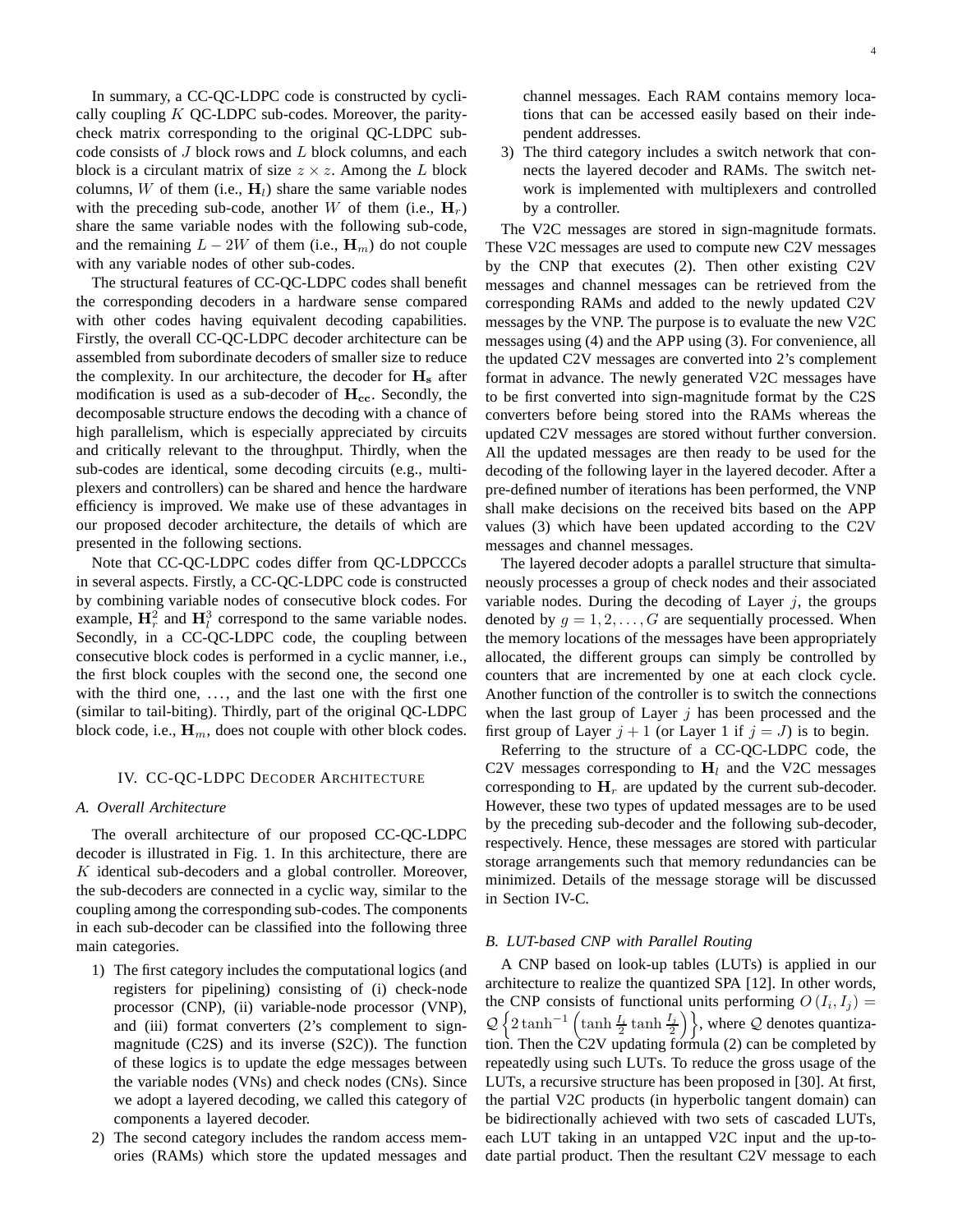

Fig. 1. The overall architecture of the CC-QC-LDPC decoder. The messages passing between adjacent sub-decoders are marked by asterisks.



Fig. 2. The parallel structure of LUTs in the CNP with  $d_c = 14$ .  $I_1 \sim I_{14}$  and  $O_1 \sim O_{14}$  are the V2C inputs and C2V outputs, respectively. Solid/hollow nodes represent the LUTs and the arrows represent the connections among them.  $P_{i-j}$  denotes the partial product of V2C messages, and that with a prime denotes the partial product of a mirror node. Dashed circles and lines are, respectively, the LUTs and valid connections related to the computation of  $O_1$ .

variable node can be computed by feeding another LUT with two partial V2C products, which come from different sets of LUTs. For a check node with degree  $d_c$ , this type of CNP consumes a total of  $3(d_c - 2)$  LUTs.

One notable drawback of this structure is that the cascaded LUTs may cause a significant delay, which equals  $(d_c - 2) \tau$ where  $\tau$  is the average delay caused by each LUT. Here we reroute these LUTs to make them operating in parallel. We denote the set of variable nodes connected to a degree- $d_c$  check node c by  $\{I_i: 1 \leq i \leq d_c\}$ . Our target design can be derived by dividing these variable nodes in a hierarchical manner. First, we divide  $\{I_i\}$  into 2 sub-sets. Next we consider a specific variable node  $v \in \{I_i\}$  which must fall into one of these two sets. We use  $S^v/S^{\overline{v}}$  to denote the sub-set that includes/excludes  $v$ . Then the C2V message passing from  $c$  to  $v$  is written as

$$
\alpha_{cv} = 2 \tanh^{-1} \left( \prod_{v' \in S^v \setminus v} \tanh \left( \frac{\beta_{cv'}}{2} \right) \prod_{v'' \in S^{\bar{v}}} \tanh \left( \frac{\beta_{cv''}}{2} \right) \right).
$$
\n(10)

If we keep dividing the sub-set in which  $v$  exists, (10) can

eventually be decomposed into

$$
\alpha_{cv} = 2 \tanh^{-1} \left( \prod_{1 \le t \le T} \prod_{v' \in S_t^{\bar{v}}} \tanh \left( \frac{\beta_{cv'}}{2} \right) \right) \tag{11}
$$

where  $T$  denotes the total number divisions made (or equivalently the number of levels) and  $S_t^{\bar{v}}$  represents the set of variable nodes separated from the set containing  $v$  at the tth division. Accordingly, we have  $S_1^{\bar{v}} = S^{\bar{v}}$  and  $S_2^{\bar{v}} \cup S_3^{\bar{v}} \cdots \cup S_T^{\bar{v}} =$  $\mathcal{S}^v\backslash v.$ 

As a natural representation, a binary tree is adopted to illustrate our division strategy. We consider an example in which the check-node degree equals 14, i.e.,  $d_c = 14$ . Referring to Fig. 2, there are 14 variable nodes and  $T = 4$  levels. In the first level, the variable nodes  $I_1 \sim I_8$  are assigned to the sub-set  $P_{1-1}$  while the remaining nodes  $I_9 \sim I_{14}$  are assigned to the sub-set  $P_{1-2}$ . Note that we allow the larger sub-set (i.e.,  $P_{1-1}$ ) to contain 8 elements so that the number of hierarchical levels can be minimized. Next,  $P_{1-1}$  is further divided into  $P_{2-1}$ containing  $I_1 \sim I_4$  and  $P_{2-2}$  containing  $I_5 \sim I_8$ ; while  $P_{1-2}$ is divided into  $P_{2-3}$  containing  $I_9 \sim I_{12}$  and  $P_{2-4}$  containing  $I_{13}$  and  $I_{14}$ . At this level the size of every sub-set is a power of 2 and hence equal divisions can be executed at the subsequent levels, as shown in Fig. 2. Note that we can decompose  $P_{2-4}$ at either the third level or the fourth level, and hence both  $I_{13}$ and  $I_{14}$  can have two different labels. In Fig. 2, each filled circle/node represents an LUT that outputs the partial product of a certain sub-set. These filled nodes reflect the division strategy and also make up a binary-tree structure. Note that the root node (at the 0-th level) is omitted because there is no need to compute the overall product of the variable set  $\{I_i\}$ .

After dividing the set  $\{I_i\}$  into different sub-sets, the partial products of these sub-sets (at different levels) need to be multiplied together according to (11) in order to compute all the C2V messages. Without loss of generality, the output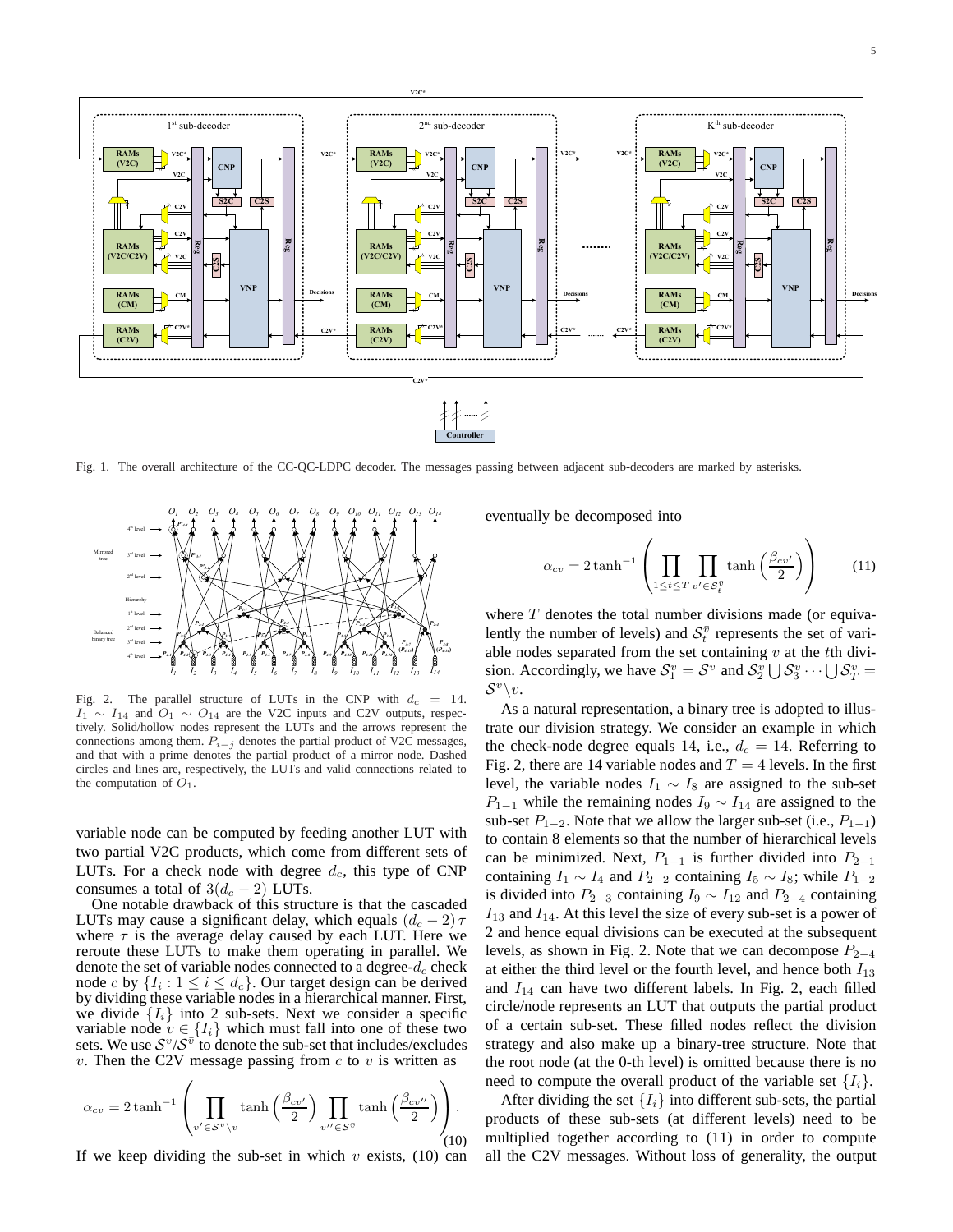(denoted by  $O_1$ ) to the first variable node, which is computed using  $I_2 \sim I_{14}$ , is considered. According to the above divisions, the required partial products are  $P_{1-2}$ ,  $P_{2-2}$ ,  $P_{3-2}$ , and  $P_{4-2}$  (refer to nodes along the dashed line in Fig. 2). We will complete the multiplication among these partial products using three cascaded LUTs at three levels. As illustrated in Fig. 2,  $P_{1-2}$  and  $P_{2-2}$  are used to compute  $P'_{2-1}$ , which becomes the partial product of  $I_5 \sim I_{14}$ . Next,  $P'_{2-1}$  and  $P_{3-2}$  (the product of  $I_3$  and  $I_4$ ) are used to compute  $P'_{3-1}$ , which becomes the partial product of  $I_3 \sim I_{14}$ . Finally,  $P_{4-2}$ (i.e.,  $I_2$ ) combines with  $P'_{3-1}$  to compute the result  $P'_{4-1}$  (i.e., O<sub>1</sub>), which is the partial product of  $I_2 \sim I_{14}$ . After taking all outputs into account, we minimize the total number of LUTs required by re-using all the partial products as much as possible. For example,  $P'_{3-1}$  can be combined with each of the elements ( $I_1$  and  $I_2$ ) in  $P_{3-1}$  to produce two outputs ( $O_2$ ) and  $O_1$ ). Hence, the path for producing  $O_2$  differs by only one segment (LUT) compared with that for producing  $O_1$ .

As shown in Fig. 2, another LUT tree formed by the hollow circles/nodes and mirroring the tree formed by the filled circles (from the second level downwards) has been constructed. In this tree, the output of each hollow node will be shared by the subsets/variable nodes of the subset corresponding to its symmetric node. For example, the output of  $P'_{2-1}$  will combine with the respective subsets of  $P_{2-1}$  (i.e.,  $P_{3-1}$  and  $P_{3-2}$ ); and the output of  $P'_{3-1}$  will combine with the respective variable nodes of  $P_{3-1}$  (i.e.,  $P_{4-1}$  and  $P_{4-2}$ ).

Intuitively, a fewer number of levels in the (division) hierarchy implies a smaller delay of the critical path. It can be easily shown that the number of levels  $T$  is bounded by  $T \geq \lceil \log_2 d_c \rceil$ . Accordingly, the delay of the CNP can be minimized to  $2(\lceil \log_2 d_c \rceil - 1) \tau$  with our proposed structure. Another observation is that a total of  $3(d_c - 2)$  LUTs is employed and is the same as that required in the traditional structure. To construct our proposed symmetric-tree structure in a systematic way, we can make use of the following steps.

- 1) Forward Step: Place  $d_c 2$  LUTs in parallel to form a balanced binary tree so that the minimum number of levels is achieved. In this tree, the inputs of each node (LUT) are the outputs of its children (LUTs) or the leaves corresponding to the V2C inputs of the CNP.
- 2) Backward Step: Construct the mirror of the balanced binary tree generated in the Forward Step from the second level onwards. To every node at the second level of the mirrored tree, the two inputs come from the outputs of (i) the sibling of the corresponding node in the original balanced binary tree and (ii) the sibling of the parent of the corresponding node in the original balanced binary tree. For example, we consider  $P'_{2-1}$  at the second level of the mirrored tree. The corresponding node in the original balanced binary tree is  $P_{2-1}$ . Hence, the sibling of the corresponding node is  $P_{2-2}$  and the sibling of the parent of the corresponding node is  $P_{1-2}$ . The outputs of these two nodes therefore become inputs of  $P'_{2-1}$ .

# *C. Memory Arrangement*

In our decoder, the message storage is fulfilled by RAMs that have been organized to fit the code structure. In each subcode, the z check nodes forming one layer are connected to no common variable nodes. This characteristic allows the z check nodes to be split into G distinct groups such that  $z/G$ check nodes can be processed in parallel. As a result, a total of  $z/G$  RAMs are required to store the edge or channel messages corresponding to each sub-matrix of the sub-code<sup>2</sup> and each RAM should contain G entries.

Recall that for each sub-code of the CC-QC-LDPC code in (9), there is a corresponding sub-decoder in Fig. 1. Furthermore, each sub-code is divided into three portions, i.e.,  $H_l$ ,  $\mathbf{H}_m$  and  $\mathbf{H}_r$ . We consider the k-th sub-code ( $k = 1, 2, ..., K$ ) and its corresponding sub-decoder. The sub-decoder is responsible for updating all the C2V messages of the sub-code. The variable nodes corresponding to  $H_m$  of the k-th sub-code are not shared by other sub-codes. Thus, these edge messages can only be updated by the  $k$ -th sub-decoder. However, variable nodes corresponding to  $H_l$  of the k-th sub-code are common with those corresponding to  $H_r$  of the  $(k-1)$ -th sub-code; and variable nodes corresponding to  $H_r$  of the k-th subcode are common with those corresponding to  $H<sub>l</sub>$  of the  $(k + 1)$ -th sub-code. As a result, we can choose using the k-th sub-decoder to update the V2C messages corresponding to either  $H_l$  or  $H_r$  of the k-th sub-code, leaving the other V2C messages to be updated by the adjacent sub-decoder. In our design shown in Fig. 1, the  $k$ -th sub-decoder is responsible for updating the V2C messages corresponding to  $H_r$  of the k-th sub-code, leaving the V2C messages corresponding to  $H_l$  of the k-th sub-code to be updated by the  $(k - 1)$ -th sub-coder. Hence, the  $k$ -th sub-decoder is responsible for updating (i) the C2V messages of the  $k$ -th sub-code; (ii) the V2C messages corresponding to  $H_m$  and  $H_r$  of the k-th sub-code; and (iii) the V2C messages corresponding to  $H_l$  of the  $(k+1)$ -th subcode.

Given the behavioral differences of the messages under different sub-code partitions, the RAMs are classified into four different categories and storage schemes. They are described as follows.

1) The first category of RAMs performs a dynamic storage where the V2C and C2V messages corresponding to  $[\mathbf{H}_m \ \mathbf{H}_r]$  of each sub-code, are alternately stored. During the decoding of Layer  $j$   $(j = 1, 2, \ldots, J)$  of the k-th sub-code, only V2C messages of that layer and C2V messages of the other layers are required. Consequently, we can save the memory by assigning only one memory location for each variable-check edge. After a V2C message has been accessed by the layered decoder, the corresponding memory location will be immediately overwritten by the updated C2V message of the same variable-check edge. Each C2V message, moreover, will be accessed  $J - 1$  times in each decoding iteration and shall be replaced by the V2C message after the last use during the decoding of Layer  $j - 1$ 

<sup>2</sup>The channel messages can be considered as an additional layer of check nodes in which every sub-matrix is the identity matrix.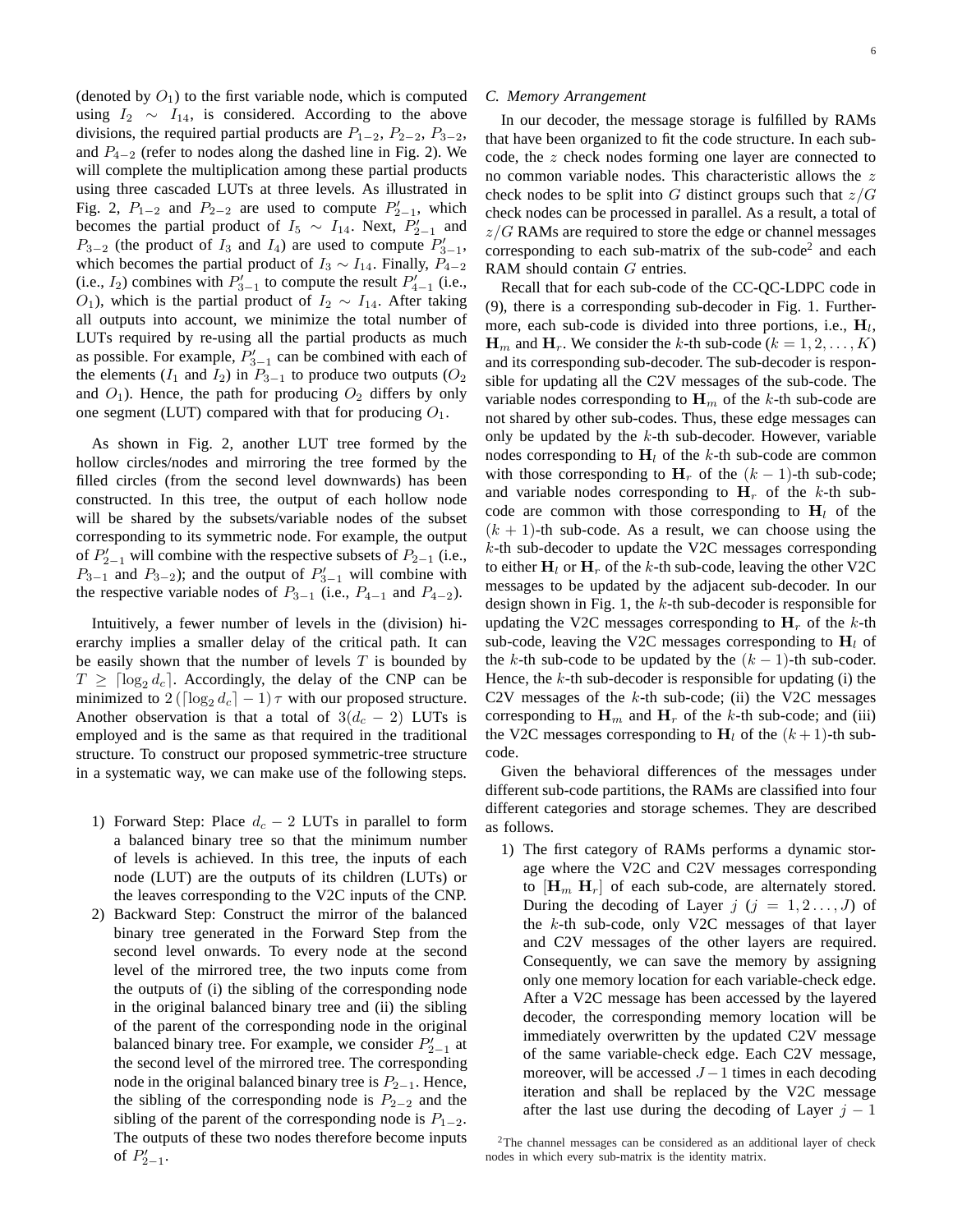(or Layer J if  $j = 1$ ). Numerically, the total number of RAMs in the first category for each sub-decoder is  $J(L-W)z/G$ .

- 2) The second category of RAMs are dedicated to storing the C2V messages corresponding to  $H_l$ . These C2V messages, while updated by the current sub-decoder, will be used in the V2C and APP message-updating process of the preceding sub-decoder. In consequence, each RAM is continually read by the  $(k - 1)$ -th subdecoder (or K-th sub-decoder if  $k = 1$ ) but written only when a specific layer of the  $k$ -th sub-code is processed. The total number of RAMs in this category for each sub-decoder is  $JWz/G$ .
- 3) The third category of RAMs are dedicated to storing the V2C messages corresponding to  $H_l$ . As opposed to the second category, these messages are produced by the preceding sub-decoder and are used by the current sub-decoder to update its C2V messages. Among the C2V messages (i.e., corresponding to  $\mathbf{H}_l$ ,  $\mathbf{H}_m$  and  $\mathbf{H}_r$ ) updated by the current sub-decoder, moreover, those corresponding to  $H_l$  will be returned to and used by the preceding sub-decoder. Since all sub-decoders are operating at the same time, the preceding sub-decoder will be writing V2C messages to the RAMs while the current sub-decoder is reading them. To ensure that there are no conflicts occurring when the sub-decoders are writing to/reading from the third category of RAMs, we allocate two sets of RAMs to alternately and respectively convey the V2C messages for the odd and even layers of each sub-code. Referring to Fig. 3, when Set 1 of RAMs is being accessed for the decoding of Layer  $j$  in the  $k$ -th sub-decoder, Set 2 of RAMs is written by the  $(k-1)$ -th sub-decoder (or K-th sub-decoder if  $k = 1$ ) with the V2C messages for Layer  $j + 1$  (or Layer 1 if  $j = J$ ) of the kth sub-code. Similarly, when Set 2 of RAMs is being accessed, Set 1 of RAMs is being written. Using this method, the memory efficiency is optimal in terms of the RAM usage. Altogether, there are  $2Wz/G$  such RAMs required for each sub-decoder.
- 4) Distinct from the previous categories, the last category of RAMs stores the channel messages. During the decoding process, the channel messages are kept unchanged and continually output to the layered decoder for updating the V2C and APP messages. After the decoding of the current codeword has been completed, these RAMs are loaded with a new block of channel messages for the decoding of the next codeword. Totally, there are  $(L - W) z/G$  RAMs in this category for each subdecoder.

To summarize the above discussions, a total of  $[(J+1)L+W]z/G$  RAMs each containing G entries are required for each sub-decoder. Since there are  $K$  subdecoders, the overall memory size of our proposed decoder architecture equals  $K[(J + 1)L + W]zd$  bits where d is the width of each message in binary format.



Fig. 3. Two sets of V2C-dedicated RAMs alternate to serve the odd or even layers of a sub-code.  $V2C_j$  is the messages from common (with the preceding previous sub-code assumed) variable nodes to the check nodes of Layer j.

# *D. Switch Network*

In each sub-decoder, the layered decoder and the RAMs need to be connected perfectly in order to complete the processing of the J layers of the corresponding sub-code. To reduce the complexity, we make use of a network that switches layer-by-layer to correctly arrange the messages passed between the layered decoder and the RAMs. Specifically, we use multiplexers to fulfil this task. Denoting  $RAM(i)$  as one or more RAMs in the ith category as specified in Section IV-C, each input port selects data from  $P$  possible output ports where P is given as follows.

- 1) From the layered decoder to RAM(1),  $P = 2$ .
- 2) From the layered decoder to RAM(2),  $P = 1$ .
- 3) From the layered decoder to RAM(3),  $P = J/2$ .
- 4) From RAM(1) to the layered decoder,  $P = J$ .
- 5) From RAM(2) to the layered decoder,  $P = J$ .
- 6) From RAM(3) to the layered decoder,  $P = 2$ .
- 7) From RAM(4) to the layered decoder,  $P = J$ .

Note that the worst scenarios are mentioned here and  $P$  can be much smaller for a certain configuration or a specific code. For example, if  $G = z$ , there will be a fixed connection from RAM(4) to the layered decoder, i.e.  $P = 1$ .

There are also multiplexers connecting the RAMs and the address counters because the initial addresses vary for the decoding of different layers. To control the read and write addresses of the RAMs,  $G$  modulo- $G$  counters with strong fan-out capabilities, each with a different output number, are needed. For the read/write address port of each RAM selecting output numbers from  $P$  counters, the following cases are concluded:

- 1) read operation of RAM(1),  $P = J$ ;
- 2) read operation of RAM(2),  $P = J$ ;
- 3) read operation of RAM(3),  $P = 1$ ;
- 4) read operation of RAM(4),  $P = J$ ;
- 5) write operation of RAM(1),  $P = 2$ ;
- 6) write operation of RAM(2),  $P = 1$ ;
- 7) write operation of RAM(3),  $P = J/2$ .

Note that the conclusions of the multiplexing cases are consistent with the arrangement of the RAMs.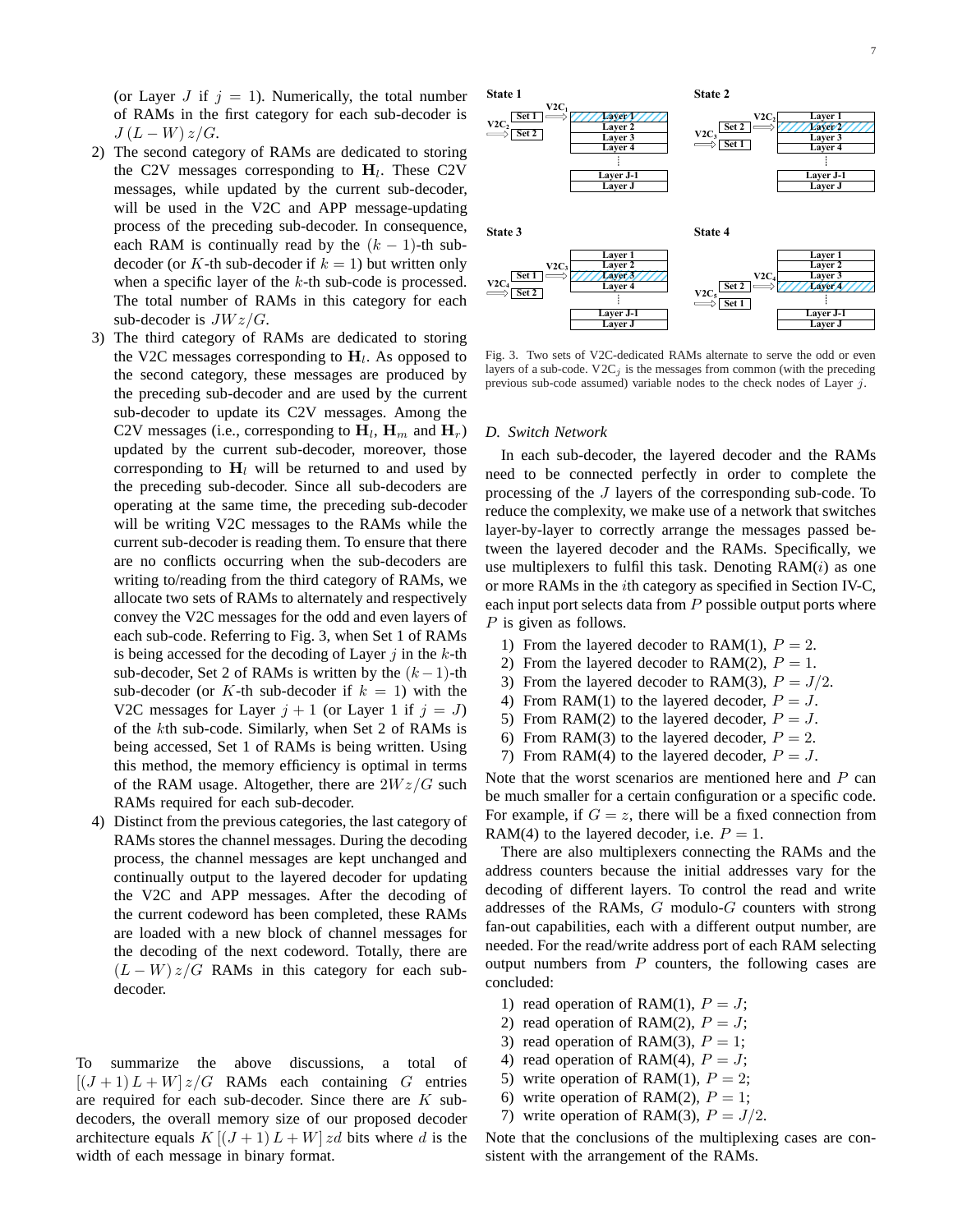

Fig. 4. A CC-QC-LDPC code with  $K = 2$ ,  $L = 4$ ,  $J = 2$ ,  $W = 1$  and  $z=G=3$ .

# *E. Example*

In this subsection, we make use of an example, where  $K = 2, L = 4, J = 2, W = 1$  and  $z = G = 3$ , to elaborate the decoding process of the proposed decoder. As shown in Fig. 4, the code is constructed by two subcodes, namely a and b, and therefore two sub-decoders are used in the decoder. Each sub-decoder, moreover, contains 13 RAMs: RAM1 and RAM2 for V2C messages corresponding to leftmost block column (i.e.,  $H_l$ ); RAM3 and RAM4 for C2V messages corresponding to same block column; RAM5 to RAM10 for V2C/C2V messages corresponding to the other block columns (i.e.,  $H_m$  and  $H_r$ ); and RAM11 to RAM13 for the channel messages corresponding to  $\mathbf{H}_m$  and  $\mathbf{H}_r$ . We assume a discordant schedule as an example, i.e., when one sub-decoder is processing its first layer, the other sub-decoder is dealing with its second layer. To clarify the relevant timing terminology, the simultaneous decoding of the two layers described above shall be referred to as a state and each time slot within a state is called a stage. In our case, the decoding procedure of one complete iteration is comprised of two states and each state is comprised of three stages. Fig. 5 and Fig.  $9<sup>3</sup>$ provide the step-by-step details of this process.

Referring to Fig. 5, the messages corresponding to the first layer of sub-code a and those corresponding to the second layer of sub-code  $b$  are updated in sub-decoders  $a$  and  $b$ , respectively.

1) At the beginning of State 1, the initial contents of  ${RAM_a 5, RAM_a 7, RAM_a 9}$  are V2C messages. In the first stage when check node  $C_1$  is activated, the first entries of these RAMs are accessed for the messages  ${V_52C_1, V_92C_1, V_{11}2C_1}.$  They, together with  $V_12C_1$ 

at the first entry of  $RAM<sub>a</sub>1$ , are fed into the  $CNP<sup>4</sup>$ . The updated C2V messages  ${C_12V_5, C_12V_9, C_12V_{11}}$  will overwrite the original V2C contents in the first entries of  ${RAM_a 5, RAM_a 7, RAM_a 9}$  and will be used in State 2; whereas the updated C2V message  $C_1 2V_1$  will replace the original one stored in the first entry of  $RAM<sub>a</sub>3$  and will be instantly read by the sub-decoder  $b$  in the next (second) stage.

- 2) With the updated C2V messages  ${C_12V_5, C_12V_9,}$  $C_12V_{11}$ , sub-decoder a further computes the V2C messages corresponding to variable nodes  $V_5$ ,  $V_9$  and  $V_{11}$ . The other C2V messages  ${C_52V_5, C_42V_9, C_62V_{11}}$ at the second, first and third entries of  $\{RAM_a 6,$  $RAM<sub>a</sub>8, RAM<sub>a</sub>10$ } are therefore retrieved. Moreover, sub-decoder b provides C2V messages concerning  $V_{11}$ . They are  $C_82V_{11}$  and  $C_{10}2V_{11}$  located at the second and first entries of  $RAM<sub>b</sub>3$  and  $RAM<sub>b</sub>4$ , respectively. (This shows the coupling effect between the sub-codes a and b.) Together with the channel messages  ${CM_5, CM_9,$  $CM_{11}$ } retrieved from {RAM<sub>a</sub>11, RAM<sub>a</sub>12, RAM<sub>a</sub>13}, sub-decoder a updates the V2C messages  ${V_52C_5}$ ,  $V_92C_4$ ,  $V_{11}2C_6$ ,  $V_{11}2C_8$ . The V2C messages  $\{V_52C_5,$  $V_92C_4$ ,  $V_{11}2C_6$ } replace the original C2V messages  ${C_52V_5, C_42V_9, C_62V_{11}}$  stored in {RAM<sub>a</sub>6, RAM<sub>a</sub>8, RAM<sub>a</sub>10}; whereas  $V_{11}2C_8$  is stored in the second entry of  $RAM<sub>b</sub>1$  in sub-decoder b. As shown in Fig. 9, in State 2 during which sub-decoder b decodes Layer 1, the contents in  $RAM<sub>b</sub>1$  will be used while the contents in  $RAM<sub>b</sub>2$  will be updated.
- 3) Referring to the first stage of Fig. 5, sub-decoder  $b$  updates the messages related to check node  $C_{10}$  and its associated variable nodes.  ${V_{11}2C_{10}$ ,  $V_{13}2C_{10}$ ,  $V_{18}2C_{10}$ ,  $V_32C_{10}$ } are read from the first entries of {RAM<sub>b</sub>2, RAM<sub>b</sub>6, RAM<sub>b</sub>8, RAM<sub>b</sub>10} and the CNP then updates the corresponding C2V messages, i.e.,  ${C_{10}2V_{11}}$ ,  $C_{10}2V_{13}$ ,  $C_{10}2V_{18}$ ,  $C_{10}2V_{3}$ .  $C_{10}2V_{11}$  is stored at the first entry of RAM<sub>b</sub>4 while  ${C_{10}2V_{13}}$ ,  $C_{10}2V_{18}$ ,  $C_{10}2V_3$ } replace the original V2C messages stored in the first entries of  $\{RAM_b6, RAM_b8, RAM_b10\}$ .
- 4) Similar to decoder  $a$ , decoder  $b$  then retrieves other C2V messages ( $\{C_92V_{13}, C_72V_{18}, C_82V_3\}$  from  $\{RAM_b 5,$ RAM<sub>b</sub>7, RAM<sub>b</sub>9} and  $\{C_3 2V_3, C_5 2V_3\}$  from  $\{RAM_a 3,$ RAM<sub>a</sub>4} of decoder a) and channel messages ( $\{CM_{13},$  $CM_{18}$ ,  $CM_{3}$  from {RAM<sub>b</sub>11, RAM<sub>b</sub>12, RAM<sub>b</sub>13}). Using the updated C2V messages in the previous step, decoder b updates the V2C messages  $\{V_{13}2C_9, V_{18}2C_7,$  $V_32C_8$ ,  $V_32C_5$ .  $\{V_{13}2C_9, V_{18}2C_7, V_32C_8\}$  replace the original C2V messages in  ${RAM_b5}$ , RAM<sub>b</sub>7, RAM<sub>b</sub>9} while  $V_3$ 2C<sub>5</sub> is stored in RAM<sub>a</sub>2 of decoder a. By analogy, the second and third stages of State 1 and the three stages of State 2 can be deduced. The descriptions are therefore omitted here.

 $3$ Due to lack of space, Fig. 9 is shown in the Supplementary Materials and is also available on the authors' website http://www.eie.polyu.edu.hk/∼encmlau/ccqcldpc\_supp\_mat.pdf.

<sup>&</sup>lt;sup>4</sup>The design for a degree-4 CNP can be easily completed with the proposed method and the result can be found identical to the traditional structure.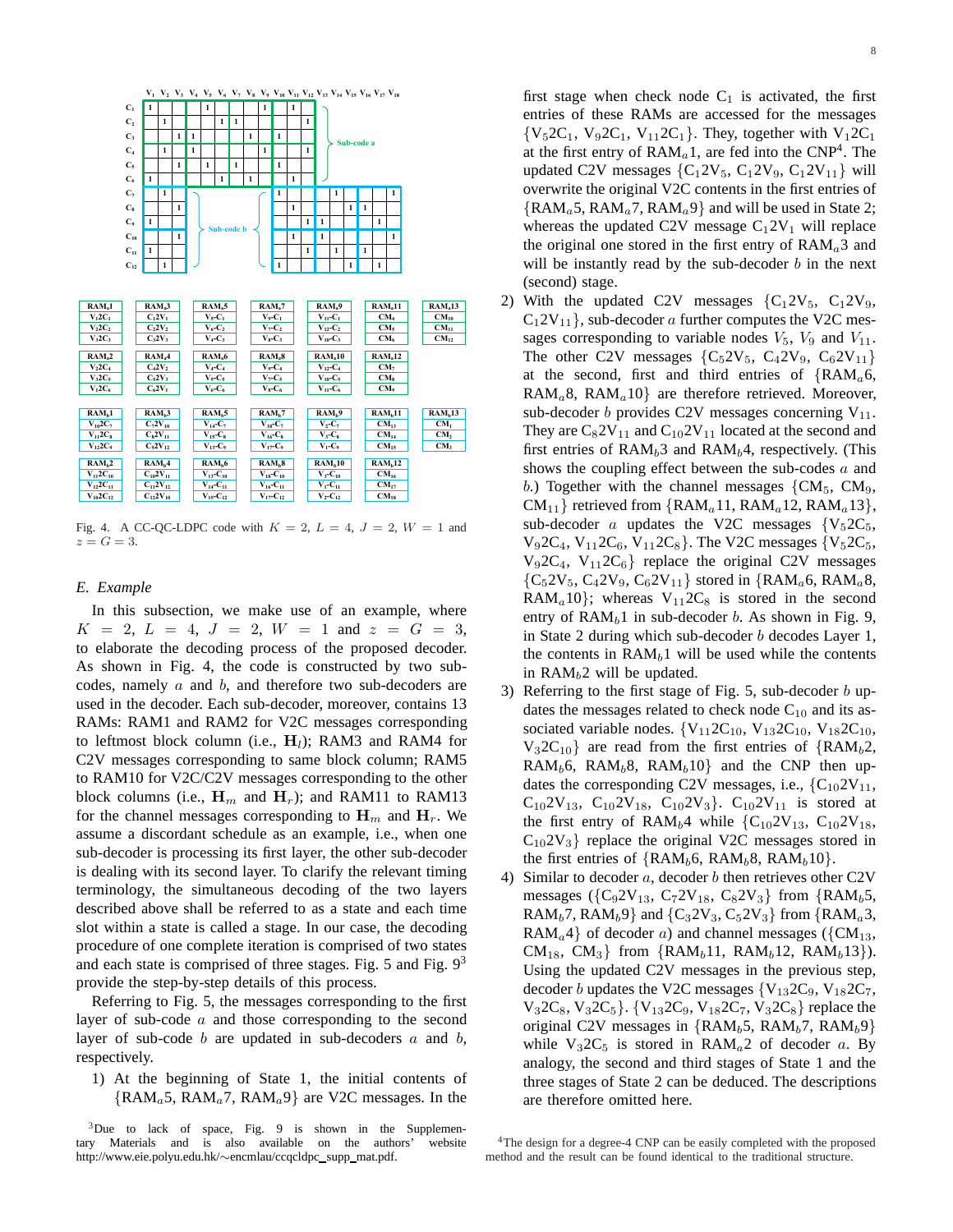Comparing Fig. 5 and Fig. 9, an address-hopping can be found at the end of each State and, according to the discussion in Section IV-D, is fulfilled by switching the connected address counters. Another observation is that {RAM5, RAM7, RAM9} and {RAM6, RAM8, RAM10}, both belonging to the first category of RAMs, keep swapping their roles as storage of V2C and/or C2V messages in successive states. We refer to such type of storage as dynamic storage.

In Fig. 6, the switch network between the RAMs and the layered decoders is illustrated. Since there are two decoding states, 2-to-1 multiplexers are exclusively used for data selections at all input ports (except for the channel messages because  $G = z$ ). Each multiplexer is controlled by the State signal  $S_0$  that is negated by the controller every time three decoding stages have been completed. Since  $J = 2$ , most multiplexers are paired up and each multiplexer in a pair delivers the message for one of the two layers. In this diagram, the network used for routing messages internal to the subdecoder is shown in the lower part while that for routing messages external to the sub-decoder is shown in the upper part. The routing reveals how the sub-codes are cyclically related and meanwhile possess respective autonomies.

The above example can also be used to show the scalability of the proposed architecture. If the code length needs to be extended, we can simply insert replicas of the sub-decoders in a ring-shape manner as illustrated in Fig. 1. Details within each sub-decoder are left unchanged and so are the incoming controlling signals. Then statistics will be scaled up accordingly including memory, logics and throughput. Similarly, the decoder can also be scaled down by extracting sub-decoders out and splicing the remaining parts together.

## V. IMPLEMENTATION AND PERFORMANCE

The proposed decoder has been implemented on an Altera Stratix IV EP4SE530H35C2 FPGA which provides 424, 960 Adaptive Look-Up Tables (ALUTs) and 10, 624 memory logic array blocks (MLABs). CC-QC-LDPC codes of rate 5/6 are constructed with  $K = 4$ ,  $L = 28$ ,  $J = 4$ ,  $W = 4$  and submatrix sizes of  $z = 128, 256, 512, 1024$ . Assuming that 4-bit quantization<sup>5</sup> is used together with 10 decoding iterations (i.e.,  $I = 10$ ), Table I shows the implementation details of our CC-QC-LDPC decoders. For code A, B and C, each sub-decoder adopts a degree-8 parallelism but for code D both 8 and 16 parallelism degrees have been attempted. It is observed that there is not much difference in the complexities of the first four cases except that their memory sizes hold a linear dependence on  $z$ . For Code  $D$ , when the parallelism degree is increased from 8 to 16, the number of ALUTs and registers are about doubled but the number of memory bits remains the same.

All the implementations are evaluated at a normalized clock rate (100 MHz) for an evident comparison and the information throughput  $(T)$  is related to other parameters as  $T = \frac{Kz(L-W)}{IJ(G+N_p)} \times R \times f$ , where  $N_p$  is the number of pipelining stages,  $\overline{R}$  is the code rate and  $f$  is the clock frequency. We have arranged four stages in our design, which are tasked with (1) reading messages from the memory, (2) updating the C2V messages, (3) updating the V2C messages, and (4) writing messages into memory.

In Table I, we also list the complexity of the best-errorperforming LDPC convolutional code (LDPCCC) decoder in [30]. Firstly, a strong memory size contrast can be noticed. Numerically, even the largest CC-QC-LDPC decoder consumes only 13.4% (2,359,296 bits versus 17,558,528 bits) of the LDPCCC decoder memory. Next we compare the CC-QC-LDPC decoder of code  $D$  having degree-16 parallelism with the LDPCCC decoder. It is shown that with a lower combinational ALUTs and registers requirement and a substantially lower memory requirement, the CC-QC-LDPC decoder can achieve a 3.0 Gbps<sup>6</sup> throughput, i.e., 50% higher than that of the LDPCCC decoder. Note however that the total number of iterations are different for the CC-QC-LDPC decoder and LDPCCC decoder. One feature of the LDPCCC decoder in [30] needed to be mentioned is that it adopts a fully pipelining structure so that all the iterations are performed by a series of processors. Therefore, its hardware size is proportional to the iteration number while its throughput is constant. Moreover, the better the target BER, the higher the implementation complexity. In contrast, the proposed CC-QC-LDPC decoder can flexibly trade between the BER performance and throughput by adjusting I with a given complexity.

Note that we select the parameters  $K = 4$ ,  $L = 28$ ,  $J = 4$ ,  $W = 4$  such that our CC-QC-LDPC code achieves the same code rate (i.e.,  $5/6$ ) as the LDPCCC in [30]. For a given subcode  $H_s = [H_l H_m H_r]$ , adjusting the coupling degree W has the following effects. Generally, the larger the number of coupling columns (i.e.,  $W$ ), the more hardware required. A larger overlapping region calls for a larger number of adders to implement the VNP. It also consumes more memory locations. It will also more likely improve the BER. However, the code rate (given by  $1 - \frac{J}{L-W}$ ) is reduced and so is the information rate. So the coupling degree should be the result of tradeoff between error performance and hardware complexity.

Based on the FPGA simulation on code  $D$  with degree-16 parallelism, an experiment is conducted to collect the BER results of our proposed CC-QC-LDPC decoder. In our simulations, binary phase-shift-keying (BPSK) modulation and AWGN channels are applied and the number of decoding iterations  $I$  is assumed to be 10. As shown in Fig. 7, no error floor is observed above a BER of  $10^{-14}$ . Moreover, at  $E_b/N_0 = 3.5$  dB, we are able to decode all the received  $1.14 \times 10^{16}$  bits correctly. Such evidence suggests that error floor might be bounded by  $10^{-16}$ , although a hundred times more bits are required to be simulated to ascertain the statistical significance of this bound. The error performance of this CC-QC-LDPC decoder is compared with that of the aforementioned LDPCCC decoder. Referring to Fig. 7, we can observe that there is only a 0.02 dB difference at a BER of  $10^{-12}$  and the gap is narrowing as  $E_b/N_0$  increases. Next, we investigate the gain of the CC-QC-LDPC code due to coupling. Fig. 7 plots the BER curve of the QC-LDPC code without

<sup>5</sup>A larger number of quantization bits results in a higher complexity of, namely, CNP, VNP, memory size, etc., but a better error performance [31].

 $6$ The maximum clock rate based on our implementation model is slightly over 110 MHz, and hence the possible highest throughput is 3.3 Gbps.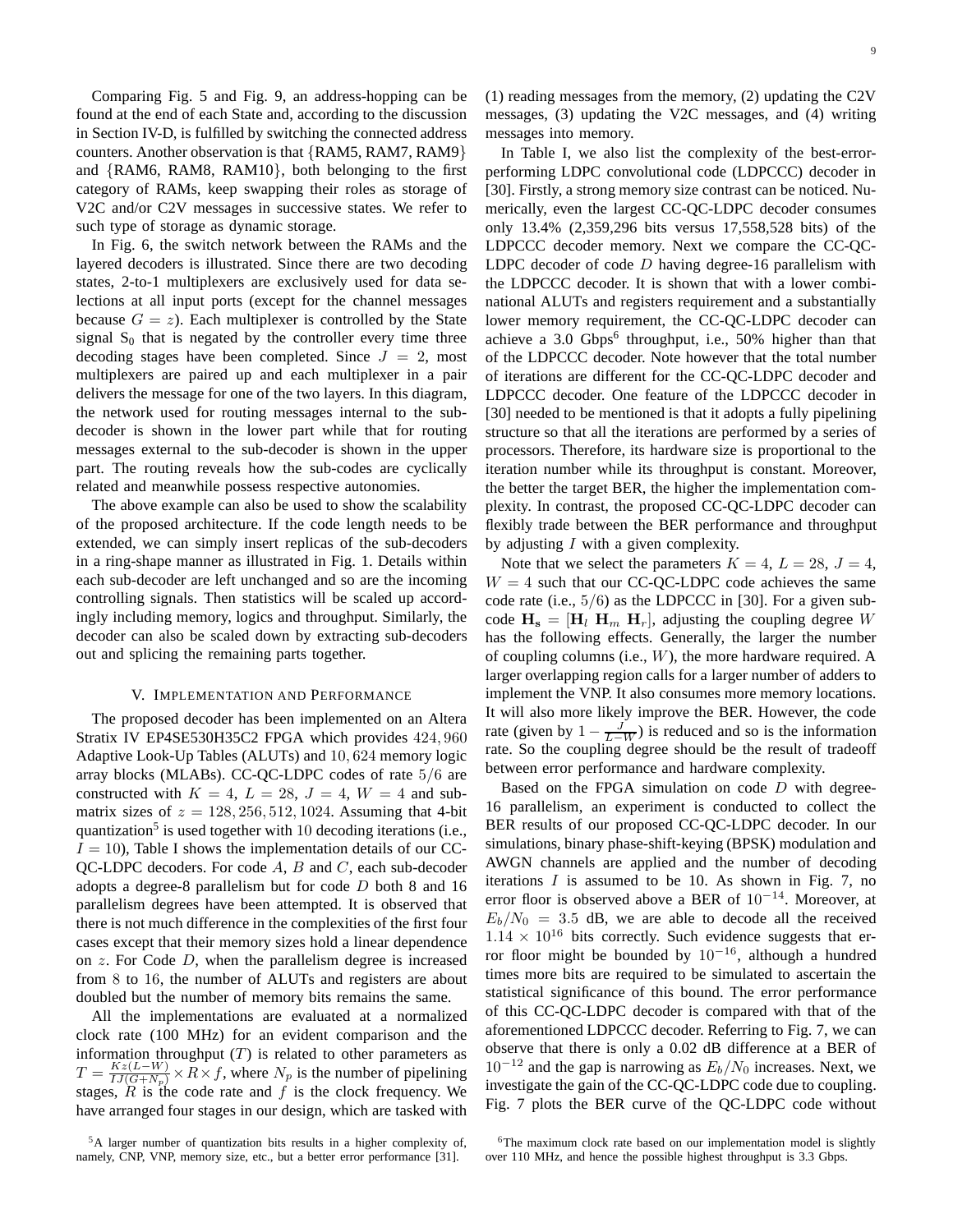

Fig. 5. State 1 of the decoding procedure in the example.



Fig. 6. The switch network for the decoder example. The numbers in parentheses indicate the order of block columns in the sub-code to which the messages correspond.

coupling (i.e., using only one sub-code in code  $D$ ). We can observe that our proposed CC-QC-LDPC code outperforms the original QC-LDPC code (the one without coupling) by more than 0.25 dB at a BER of  $10^{-7}$ . Furthermore, a larger gain is expected at a lower BER.

Lastly, we examine the performance of our proposed check-

node processor (CNP) that implements quantized SPA (QSPA) based on LUTs. Two other CNPs, namely (i) approximate SPA (ASPA) based on mappers and adders and (ii) minsum based on comparators, are also studied for comparisons. The BER performance of the QC-LDPC decoder is plotted in Fig. 8 when different types of CNPs are used. The floating-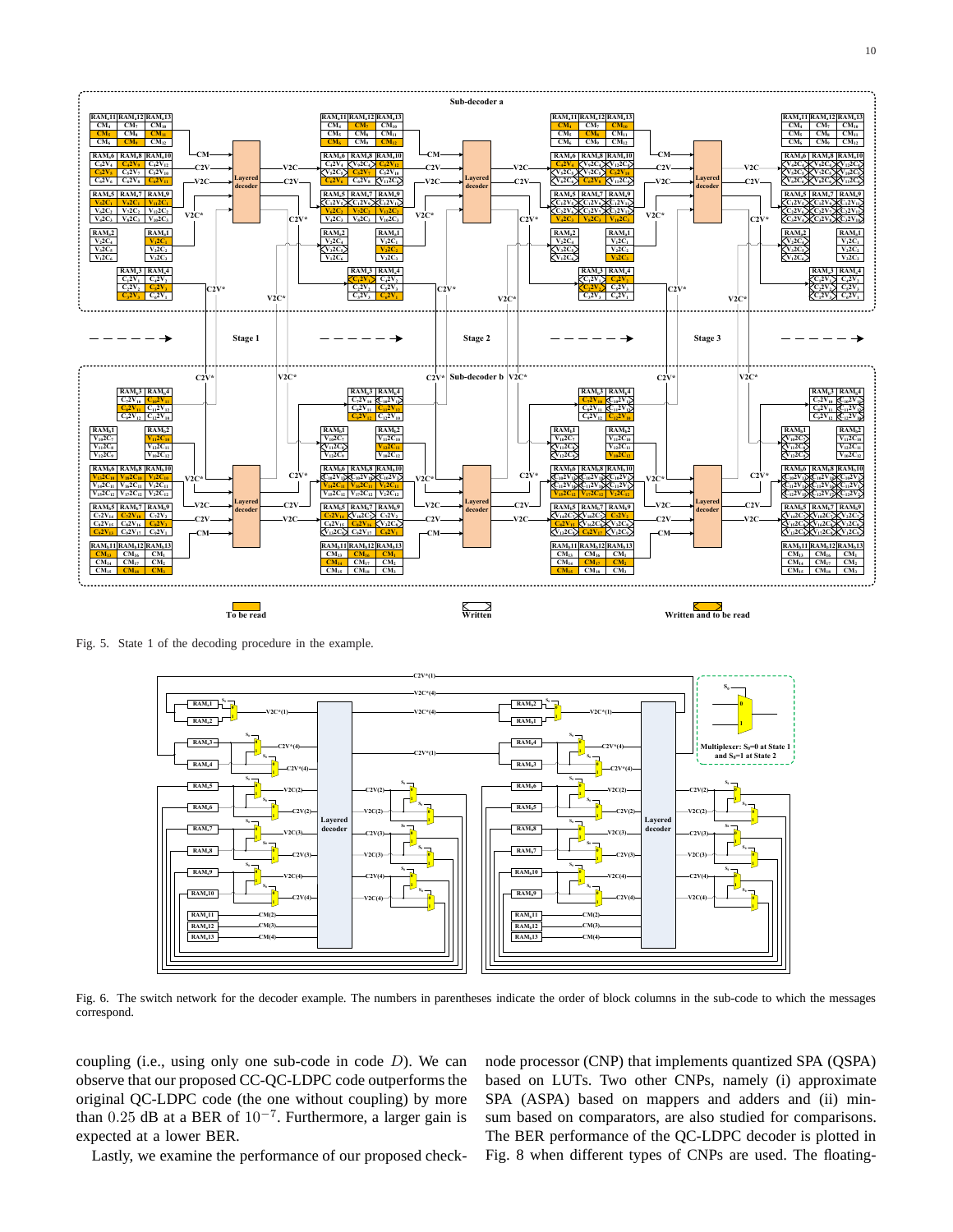#### TABLE I

HARDWARE INFORMATION OF THE DECODER IMPLEMENTATIONS. CODE A:  $z = 128$ ; CODE B:  $z = 256$ ; CODE  $C$ :  $z = 512$ ; CODE D:  $z = 1024$ . ALL THE CC-QC-LDPC CODES ARE CONSTRUCTED BY FOUR  $4 \times 28$  SUB-CODES WITH A COUPLING DEGREE OF 4. FOR COMPARISON, THE INFORMATION OF A LDPCCC DECODER IS IMPORTED FROM [30] (CODE 2-P). ALL DECODERS ARE DESIGNED UNDER 4-BIT QUANTIZATION.

|             | $\boldsymbol{z}$ | Stage No. $G$ | Combinational ALUTs | Registers | Memory bits | Clock   | Iteration No. 1 | Throughput (info bits) |
|-------------|------------------|---------------|---------------------|-----------|-------------|---------|-----------------|------------------------|
| Code $A$    | 128              |               | 66,285              | 43.798    | 294,912     | 100 MHz | 10              | $1.55$ Gbps            |
| $Code$ $B$  | 256              | ے د           | 66,974              | 43,799    | 589,824     | 100 MHz | 10              | $1.55$ Gbps            |
| $Code$ $C$  | 512              | 64            | 67.878              | 43,800    | 1.179.648   | 100 MHz | 10              | $1.55$ Gbps            |
| Code $D$    | 1024             | 128           | 70.324              | 43.801    | 2,359,296   | 100 MHz | 10              | $1.55$ Gbps            |
|             |                  | 64            | 134.170             | 87.575    | 2,359,296   | 100 MHz | 10              | $3.00$ Gbps            |
| LDPCCC [30] | 512              | 512           | 170.102             | 105,505   | 7.558.528   | 100 MHz | 18              | $2.00$ Gbps            |



Fig. 7. The BER comparison of different decoders. The CC-QC-LDPC code is code  $D$  and the OC-LDPC code is the sub-code of code  $D$ . All the results are obtained from FPGA simulation under AWGN channels and 4 bit quantization.



Fig. 8. The BER comparison of various decoders using different CNPs: QSPA using the LUTs, ASPA using mappers and adders, and min-sum using comparators. All the hardware simulations are under 4-bit quantization. BP is the result of computer-based simulation with double-precision floating-point data. The simulations are all based on the same QC-LDPC code with a checknode degree of 28.

point computer simulation result is also shown. With 4-bit quantization, the LUT-based architecture (QSPA) degrades by only 0.1 dB compared with the double-precision floating-point decoder at a BER of  $10^{-7}$ . Also at this level, there is only a 0.03 dB difference between the ASPA decoder and the QSPA decoder. The min-sum decoder, however, is notably

TABLE II COMPARISON OF THE CNPS USING DIFFERENT METHODS. THE RESULTS ARE COLLECTED BY SYNTHESIZING THE CNP AND A PARTITION WITH REGISTERED INPUTS AND OUTPUTS.

| CNP.                 | Combinational ALUTs | Maximum clock |
|----------------------|---------------------|---------------|
| Min-sum $[15]$       | 309                 | 210 MHz       |
| <b>ASPA [29]</b>     | 1068                | 140 MHz       |
| OSPA (cascaded) [30] | 274                 | 80 MHz        |
| OSPA (parallel)      | 277                 | 220 MHz       |

seen as much worse than the other decoders. We further compare the complexity and clock frequency of these CNPs by implementing them as independent processors. Referring to Table II, we observe that the ASPA CNP, despite having the best BER performance, is much more complex than the others in terms of the number of ALUTs. As a matter of fact, the minsum decoding can also be considered as LUT-based. Thus its usage of combinational ALUTs is close to QSPA's. This is also the reason why the proposed parallel structure can work for the min-sum decoder to achieve a possibly high clock rate<sup>7</sup>. More importantly, the delay improvement of the parallel structure from the cascade structure has been measured. By rearranging the LUTs, the clock frequency of the proposed LUT-based CNP has increased by over 140% without any degradations in the complexity and computation accuracy. Although the adderbased CNP (ASPA) has a parallel structure, its delay is still significant mainly because the output of its mapping unit that executes (7) has a larger width than the input. In summary, if a slight error degradation is tolerable, our proposed parallel LUT-based architecture is an optimal choice for implementing a reduced-complexity check-node processor.

## VI. CONCLUSION

A cyclically-coupled QC-LDPC (CC-QC-LDPC) code and its decoder architecture are proposed and implemented using a FPGA platform. The decoder for a rate 5/6 CC-QC-LDPC code has been implemented. It achieves a throughput of 3.0 Gbps. The BER results show that CC-QC-LDPC codes have a high potential to outperform LDPCCC in decoding capability with lower complexities. Moreover, at  $E_b/N_0 = 3.50$  dB, the CC-QC-LDPC decoder can decode all the  $1.14 \times 10^{16}$  received bits correctly. The evidence suggests that error floor might be

 $7$ The maximum clock of the min-sum decoder appearing in Table II is actually the result of using the traditional (cascaded) structure with min-sum tables (comparators) in the CNP.